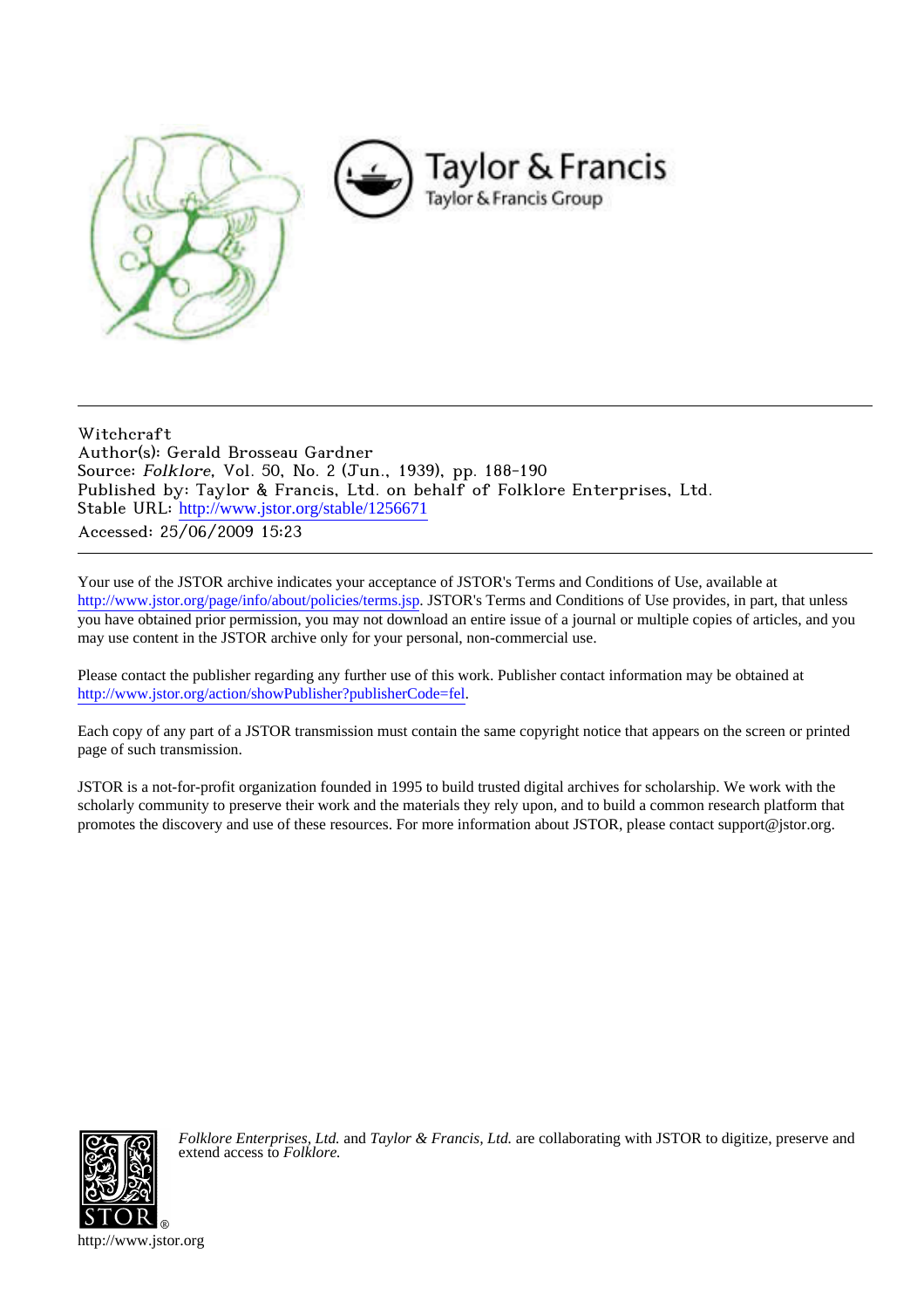## **i88 Collectanea**

#### **THE " GREEN MAN " IN CHURCH ARCHITECTURE**

**I have read with the greatest interest Lady Raglan's article upon the "' Green Man' in Church Architecture ", in the March number of Folk-Lore; she throws quite a new light upon a** 



**type of design which I had hitherto considered to be mere fantasy. I find that this type of carving is represented in the church of the parish where I live, Eaton under Heywood, near Church Stretton, Shropshire. In the chancel of our church there is an interesting series of mediaeval carved bosses: some representing oak leaves alone; others showing mask-like faces, some of which may well be portraits. Three of these mask faces are surrounded by foliage, stiff and angular (as in sketch A), or by more natural looking oak leaves. One boss (sketch B) represents a grotesque face with oak leaves issuing from the ears, another kind of leaf sprouting from the forehead, and oak leaves and what seem to be oak balls from the mouth.** 

**In view of Lady Raglan's article, it is of interest that these bosses are the only examples of mediaeval carving in the church with the one exception of a recumbent effigy.** 

**L. H. HAYWARD** 

#### **WITCHCRAFT**

**Within recent years a box containing what appear to be witchcraft relics has come into my possession. The relics have been**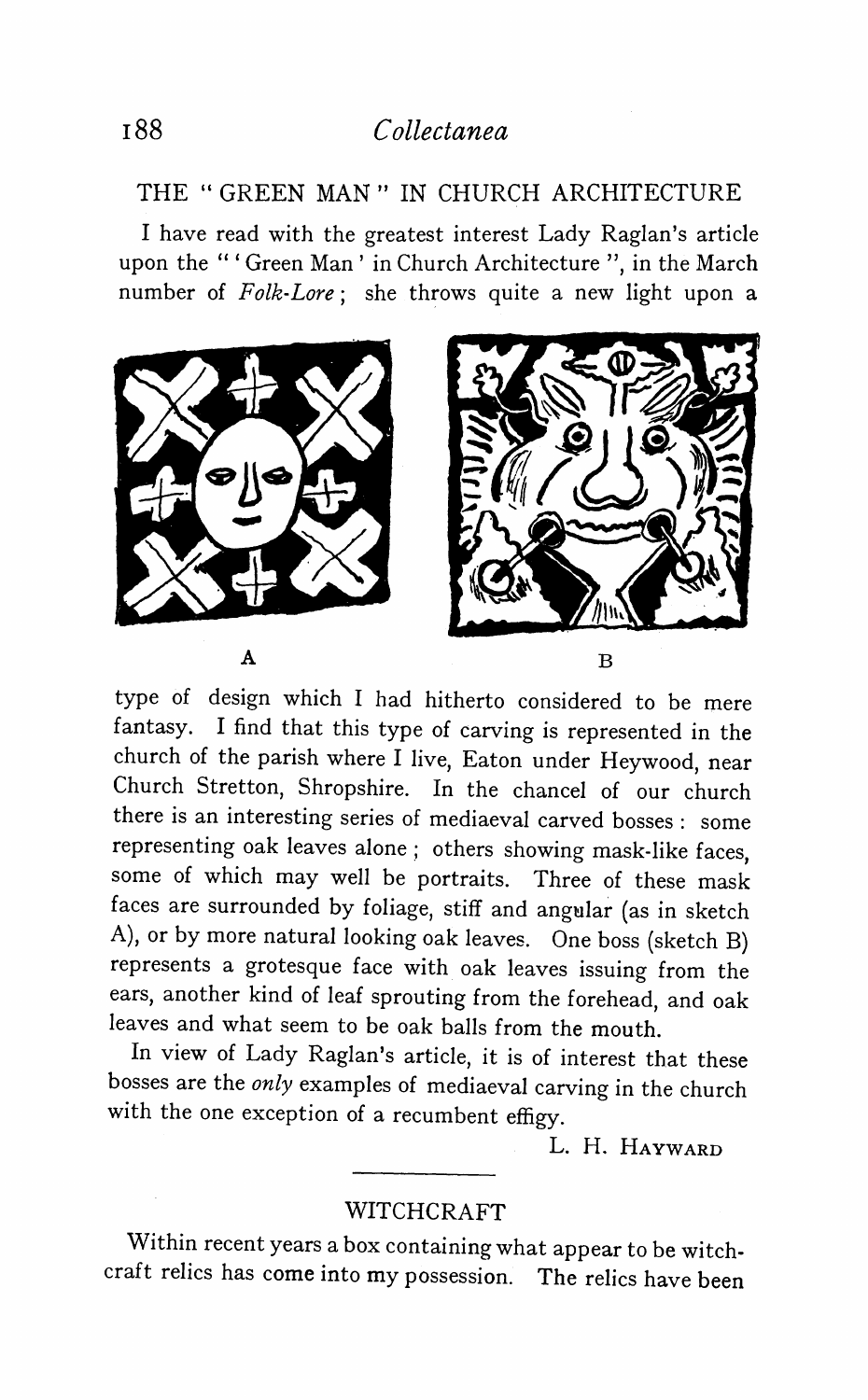### **PLATE VI**



**FIG. I. CONTENTS OF MATTHEW HOPKINS'S BOX**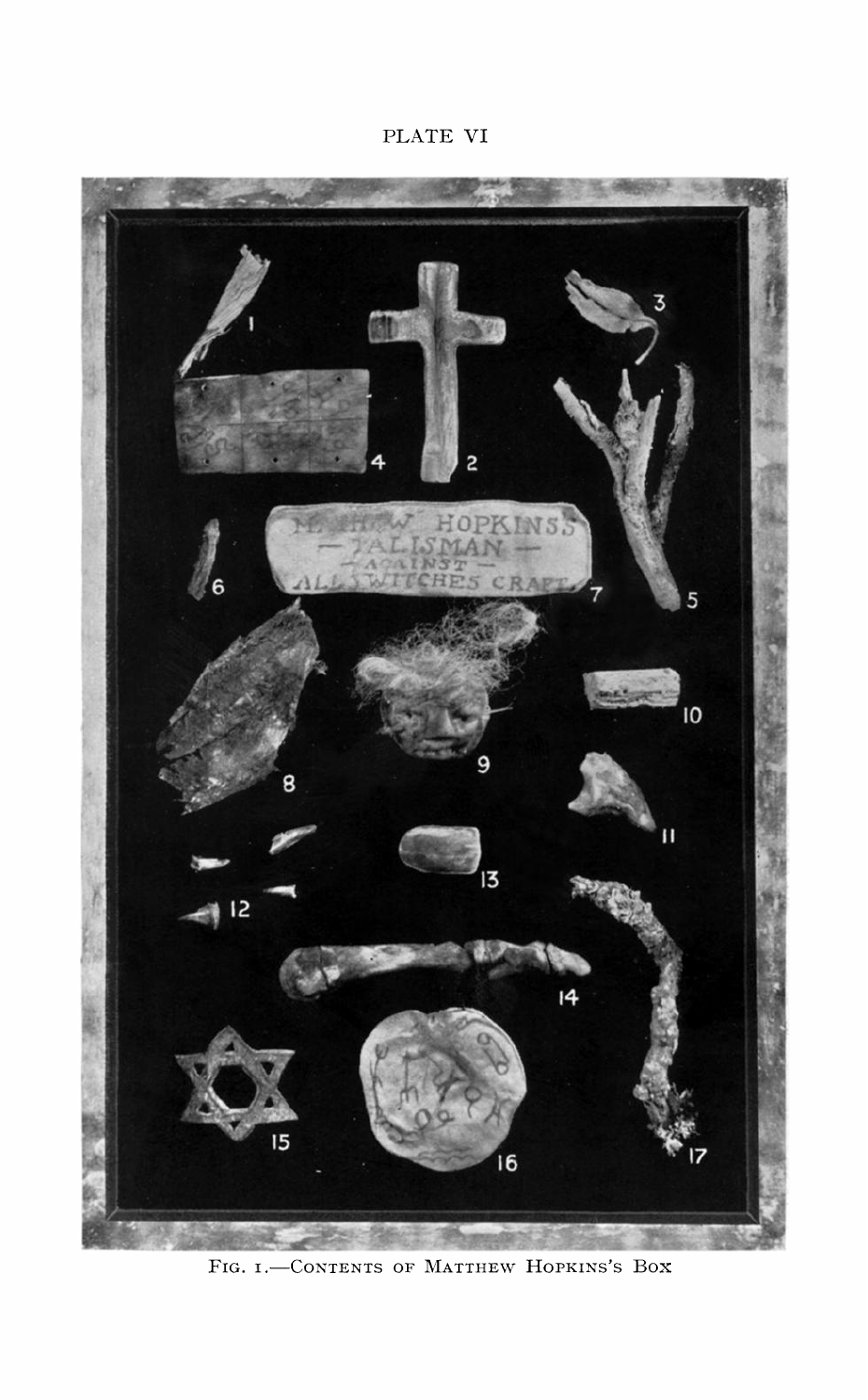PLATE VII

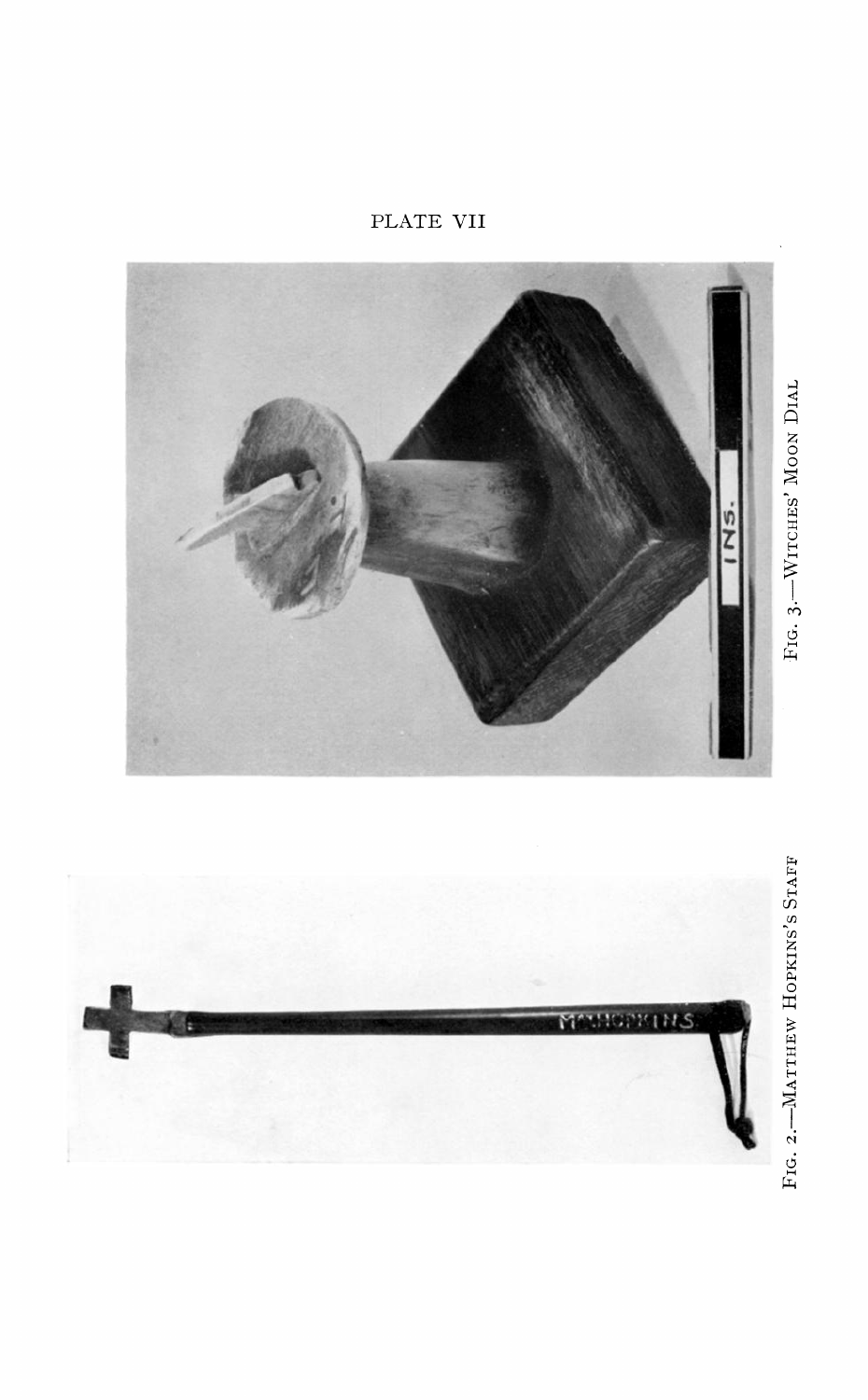**examined by Dr. Margaret Murray, and Fr. Ward of the Abbey Folk Museum, who believe them to be genuine, but that they had fallen into the hands of some one who had made the labels with the wrong date (I790). As they pointed out, anyone faking such things would look up the real date (c. I645). The contents of the box are as follows:** 

**I. A dried flower. Witch bell (?).** 

**2. A cross apparently made of raw hide and measuring**   $2\frac{1}{4} \times I_{\frac{1}{2}}$  inches.

**3. A leaf-dried rue.** 

4. A bone plate measuring  $2\frac{1}{4} \times 1\frac{1}{4}$  inches. This is divided **into six sections, each containing magic (?) signs. It is pierced with holes along the edges for the purpose of being sewn into clothes, or to a cloth.** 

**5. A branched twig shaped like a cock's foot, probably rue.** 

**6. A scrap of bark from a tree.** 

**7. A piece of parchment with "Matthew Hopkins' talisman against all Witch-craft " printed upon it in ink.** 

**8. This exhibit appears to be dried leaves of plant or tree stuck together with black wax.** 

**9. A wax head having hair and transfixed with an ancient pin.** 

**Io. A piece of decayed wood.** 

**II. A piece of (human?) bone with dried skin affixed.** 

**12. Four bird-claws.** 

**I3. A piece of horn shaped like a finger-nail.** 

**I4. Human little-finger bone (probably that of Mary Holt).** 

**I5. Seal of Solomon worked in lead.** 

**I6. Circular piece of (human?) skin having written upon it in ink either astrological or magical signs.** 

**17. A twig bearing moss or lichen. May be hawthorn.** 

I have also a small staff measuring  $12\frac{1}{2}$  inches and surmounted by a bone cross  $2\frac{5}{8}$  inches high. On the side of the staff the name **Matthew Hopkins is cut. To this exhibit there is a label, apparently old, with the words: " Matthew Hopkins' sceptre or tuttistick, used by him in his travels in the South of England finding and exposing Witches. Circa I790."**